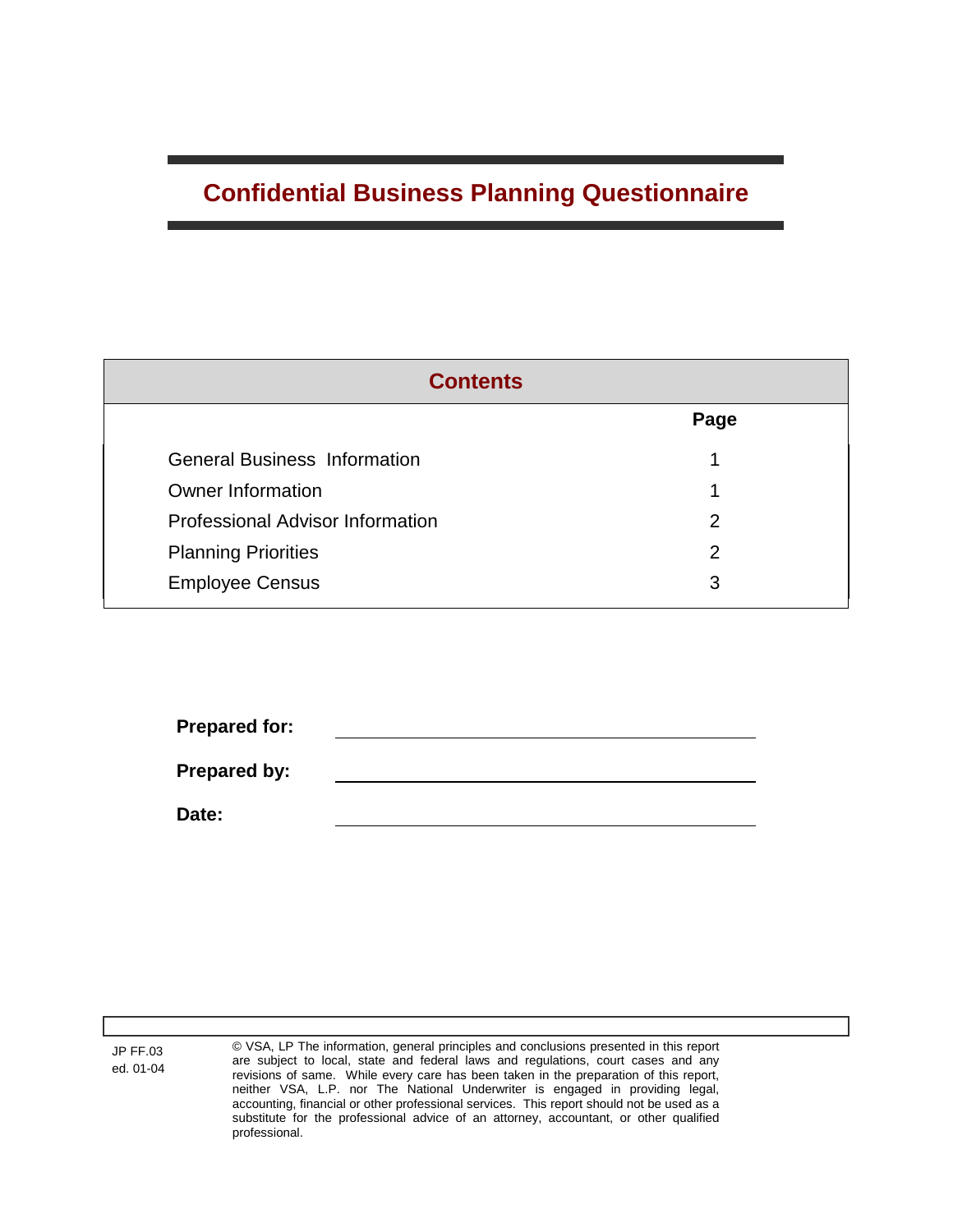| <b>General Business Information</b> |  |                                                                                           |                       |  |  |
|-------------------------------------|--|-------------------------------------------------------------------------------------------|-----------------------|--|--|
| Name of Business:<br>Address:       |  |                                                                                           |                       |  |  |
| Phone Number:<br>E-Mail Address:    |  | the control of the control of the control of the control of the control of the control of |                       |  |  |
|                                     |  | Type of Business: O Sole Proprietorship                                                   |                       |  |  |
|                                     |  | Partnership                                                                               |                       |  |  |
|                                     |  | Corporation                                                                               | (State of: __________ |  |  |
|                                     |  | S-Corporation                                                                             | State of:             |  |  |

|                                                     | O P-Corporation             | (State of:                                    |  |  |  |
|-----------------------------------------------------|-----------------------------|-----------------------------------------------|--|--|--|
|                                                     | O Limited Liability Company | (State of: ____________                       |  |  |  |
| Date Established?: ________                         |                             | If Incorporated, Corporate Tax Bracket: ____% |  |  |  |
| Current Estimated Fair Market Value of Business: \$ |                             |                                               |  |  |  |

| <b>Owner Information</b> |       |                         |                   |                       |                             |                                   |
|--------------------------|-------|-------------------------|-------------------|-----------------------|-----------------------------|-----------------------------------|
| Name                     | Title | Date of<br><b>Birth</b> | Sex               | Ownership<br>Interest | Annual<br>Compensa-<br>tion | Personal<br>Tax<br><b>Bracket</b> |
| 1.                       |       |                         | F<br>M            | %                     | $\mathfrak{S}$              | $\frac{9}{6}$                     |
| 2.                       |       |                         | $\mathsf{F}$<br>M | %                     | \$                          | %                                 |
| 3.                       |       |                         | F<br>M            | %                     | $\mathfrak{S}$              | $\%$                              |
| 4.                       |       |                         | F<br>M            | %                     | $\mathfrak{L}$              | $\%$                              |
| 5.                       |       |                         | F<br>M            | %                     | \$                          | $\%$                              |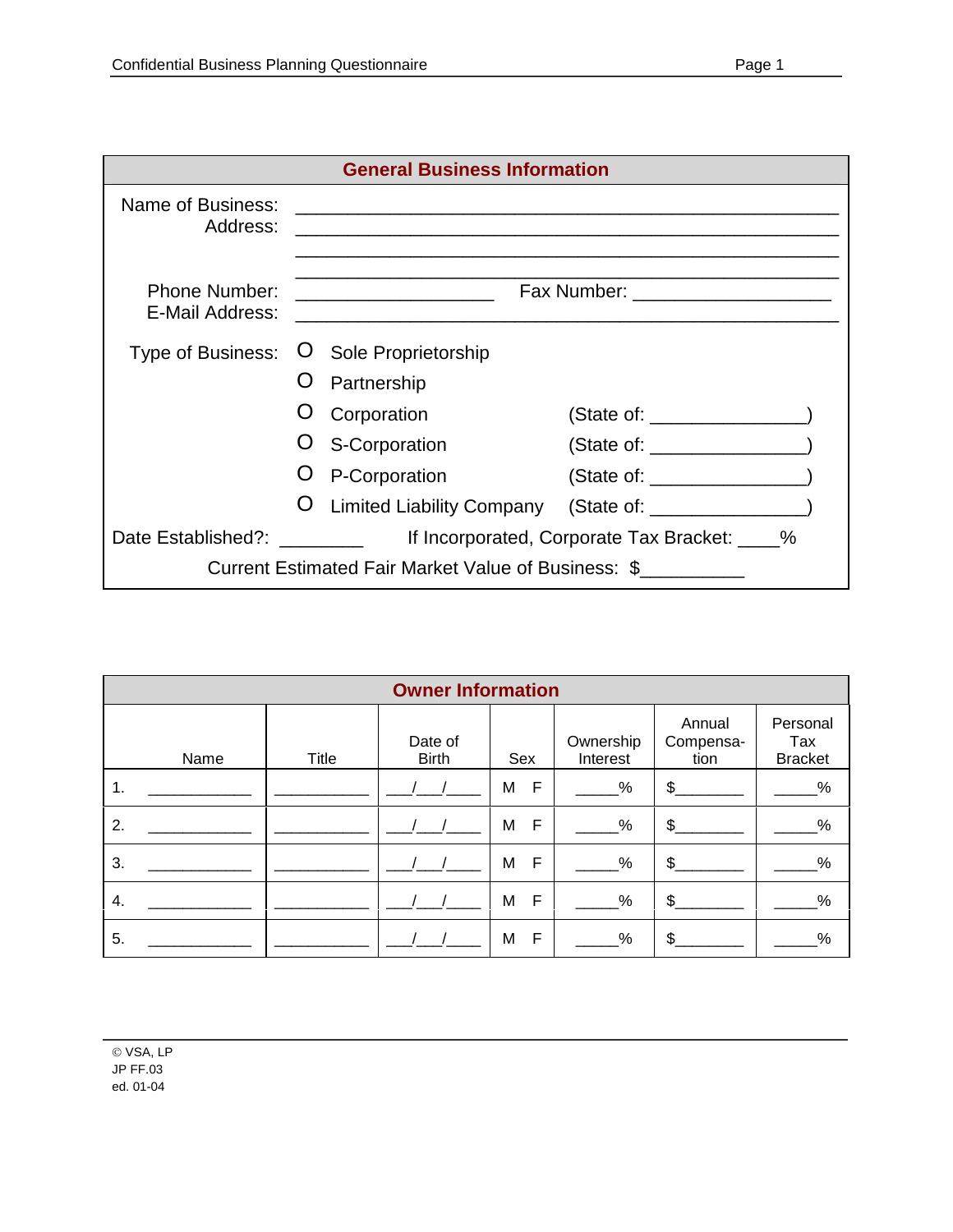|                                                                                                                        | <b>Professional Advisor Information</b>                                                                                                                                                                      |
|------------------------------------------------------------------------------------------------------------------------|--------------------------------------------------------------------------------------------------------------------------------------------------------------------------------------------------------------|
| <b>Attorney:</b><br>Firm Name:<br><b>Street Address:</b><br>City, State, Zip:                                          | Phone: $\frac{\ }{\ }$<br><u> 1980 - Johann Barbara, martxa alemaniar amerikan a</u><br><u> Alexandria de la contexta de la contexta de la contexta de la contexta de la contexta de la contexta de la c</u> |
| <b>Accountant:</b><br>Firm Name:<br><b>Street Address:</b><br>City, State, Zip:                                        | Phone: ______<br><u> 1980 - Andrea Andrew Maria (h. 1980).</u><br>the contract of the contract of the contract of the contract of the contract of the contract of                                            |
| <b>Property &amp; Casualty</b><br><b>Insurance Agent:</b><br>Firm Name:<br><b>Street Address:</b><br>City, State, Zip: | Phone:                                                                                                                                                                                                       |

| <b>Business Planning Priorities</b>                                                   |                  |                                  |                 |                 |  |
|---------------------------------------------------------------------------------------|------------------|----------------------------------|-----------------|-----------------|--|
|                                                                                       | High<br>Priority | <b>Medium</b><br><b>Priority</b> | Low<br>Priority | No.<br>Priority |  |
| <b>Planning for Business Continuation</b>                                             |                  |                                  |                 |                 |  |
| <b>Attracting and Retaining Key Employees</b>                                         |                  |                                  |                 |                 |  |
| Indemnifying Business for Loss of Key<br><b>Employees</b>                             |                  |                                  |                 |                 |  |
| <b>Enhancing Employee Benefit Program</b>                                             |                  |                                  |                 |                 |  |
| Using Business Dollars to Satisfy Owner's<br><b>Personal Financial Security Needs</b> |                  |                                  |                 |                 |  |
| Planning for an Owner's or Key Employee's<br><b>Disability</b>                        |                  |                                  |                 |                 |  |
| <b>Providing Funds for Business Loan</b><br>Repayment                                 |                  |                                  |                 |                 |  |
| Other:                                                                                |                  |                                  |                 |                 |  |